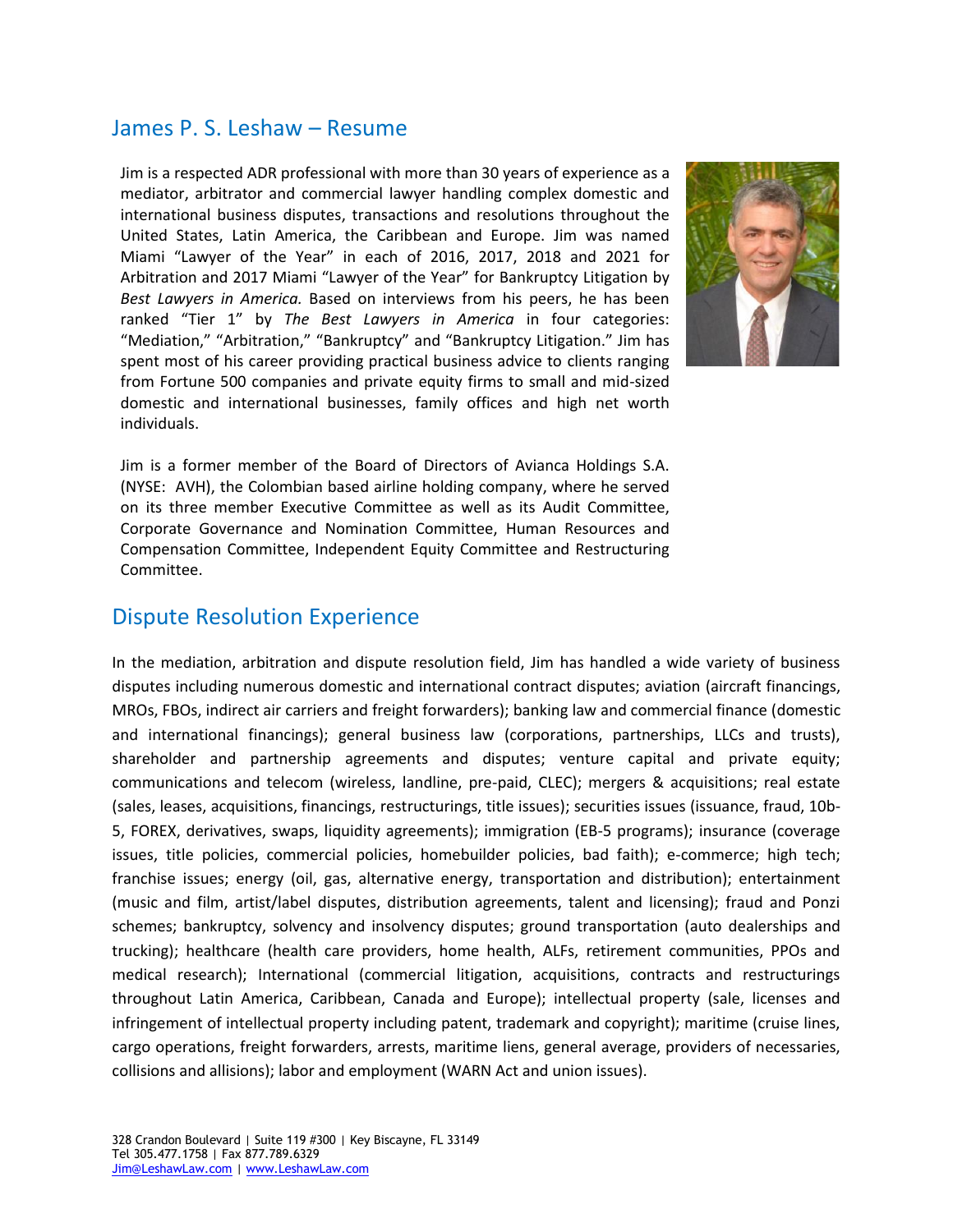## Attorney Experience

As an attorney, Jim has led [litigation](http://leshawlaw.com/services/litigation-counseling-and-oversight/) teams in connection with high stakes complex, domestic and international business litigation throughout the United States and Latin America and has handled billions of dollars of [mergers,](http://leshawlaw.com/services/mergers-and-acquisitions/) [acquisitions](http://leshawlaw.com/services/mergers-and-acquisitions/) and asset purchases, financings, bankruptcies, [workouts,](http://leshawlaw.com/services/bankruptcy-restructurings-and-workouts/) reorganizations, [restructurings](http://leshawlaw.com/services/bankruptcy-restructurings-and-workouts/) and other cross-border business transactions across the United States, Europe, Latin America and the Caribbean. He has also advised clients in connection with wealth accumulation, preservation and international tax strategies and family succession issues.

#### **Awards and Recognition**

Named Miami "Lawyer of the Year" in each of 2016, 2017, 2018 and 2021 for Arbitration and 2017 Miami "Lawyer of the Year" for Bankruptcy Litigation by "*The Best Lawyers in America*;" Listed, *"The Best Lawyers in America*," under Mediation, Arbitration, Bankruptcy and Creditor Debtor Rights/Insolvency and Reorganization Law (every year since 2007); Listed, *"Chambers USA Guide* (every year since 2008); Member, Winning Team, U.S. News – *"Best Lawyers* "Law Firm of the Year" in Bankruptcy & Creditor Debtor Rights/Insolvency & Reorganization Law and Litigation – Bankruptcy, 2013; Listed, *"Super Lawyers* magazine, *"Florida Super Lawyers* (every year since 2006); Member, Winning Team, Chambers USA Awards for Excellence, Corporate & Finance – Law Firm of the Year (Florida based), 2010; Member, Winning Team, Chambers Latin America Inaugural Awards for Excellence, Focus on Latin America – Law Firm of the Year (Florida based) 2009; Listed, *Florida Trend Magazine*, "Legal Elite," Bankruptcy Law (every year since 2004); Listed, *The Deal,* "Top Bankruptcy M&A Lawyers;" Listed, *South Florida Legal Guide*, "Top Lawyers in South Florida;" Rated, AV® Preeminent™ 5.0 out of 5.0.

## **Previous Employment**

Chair, Florida Business Reorganization & Financial Restructuring Practice, Greenberg Traurig, Miami, Florida (1991-2013); Associate, Skadden, Arps, Slate, Meagher & Flom, New York (1989-1991).

## **Education**

J.D., New York University School of Law (1989); B.A. Political Science and Religion, Tufts University (1986).

## **Articles, Publications & Lectures**

Written articles and lectured on multiple mediation and arbitration topics (A Case for the Expanded Use of Mediation in Bankruptcy; How to Tank a Mediation without Even Trying; Supreme Court Holds that Class Action Waivers Are Enforceable; Supreme Court Punts on Issue of Arbitrability but Provides Guidance on Judicial Review of Arbitration Awards; Attorney Work Product Privilege Rather Than Mediation Privilege Protects Documents From Discovery; and Supreme Court Holds that Only Arbitrator and Not State Court Can Make Determination That Contract With Arbitration Clause Is "Null and Void